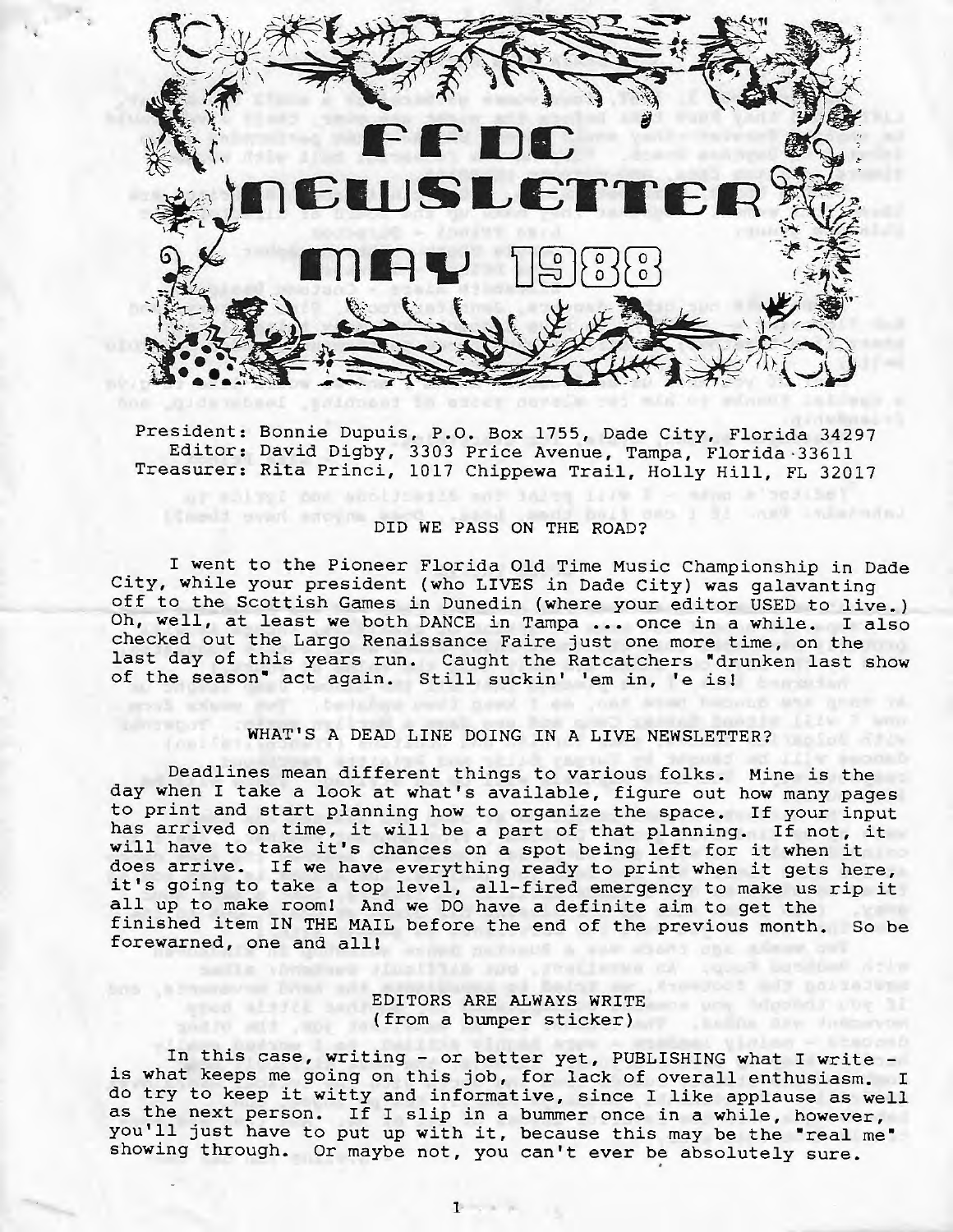#### BRAVA HITS DAYTONA

On September 1, 1987, four women gathered at a small restaurant. Little did they know that before the night was over, their lives would be changed forever--they would become BRAVA--a new performing group located on Daytona Beach. They have a rehearsal hall with wooden floors, ceiling fans, and mirrors (GASP!!).

Debbie Shook, Elizabeth Siers, Rita Princi, and Lisa Princi are these four women. Together they make up the board of directors for<br>this new group:<br>Lisa Princi - Director Lisa Princi - Director

Debbie Shook - Choreographer

Rita Princi - Treasurer

Elizabeth Siers - Costume Designer Along with our other dancers, Jennifer Toole, Gina Sartory, and Bob Pickering -- A MAN -- we have accomplished many things in our short time together; we already have three performances under our kolo belts.

Most of you know us as "Julius' Harem", and we would like to give a special thanks to him for eleven years of teaching, leadership, and friendship.

Koszonyuk szepen, Gyula, for everything.

- Lisa Princi

(editor's note - I will print the directions and lyrics to Lakodalmi Tanc if I can find them, Lisa. Does anyone have them?)

#### DUTCH TRIVIA

It was great to see you all at Ocala Camp and the following week in Tampa. I hope I can make it a kind of tradition, though it will probably need more than the three-shiny-dimes-a-day Bonnie suggested. (And by the way, our dimes are only half the value of yours.)

Returned home, I was pleased that all the dances Jaap taught us at camp are danced here too, so I keep them updated. Two weeks from now I will attend Easter Camp and see Jaap & Marilyn again. Together with Bulgarian dances, some Turkish and Occitane (French/Italian) dances will be taught by Turgay Bilir and Brigitte Perrimond, respectively. The main emphasis will be on styling. There will be live music!

The Rekansko Atanas taught us at camp was learned the same week by my Eindhoven group "DREZJBA", from another teacher. Isn't it coincidental? We were all surprized thatwe had learned the same dance at the same time. Not tho make you jealous, but Atanas is also coming to my country: he has a class April 17 in Tilburg, just a half hour away. (Now I can make up for missing his class at Ocala, due to the fact that all of you were too marvellous to gossip with.)

Two weeks ago there was a Russian dance workshop in Eindhoven with Radboud Koop. An excellent, but difficult weekend: after mastering the footwork, we tried to coordinate the hand movements, and if you thought you somehow accomplished it, another little body movement was added. The teacher did an excellent job, the other dancers - mainly leaders - were highly skilled, so I worked really hard to keep up with everyone. Timonja, the most difficult one, combined the stately rounds from the north with the lyrical Sverdlovsk quadrille. Karatchanka, Roeskaja Kadril, Kak po logoe, and Lebedoesjka were the favorite dances of all of us. And that was some trivia from this side.

- Eveline Van der Veer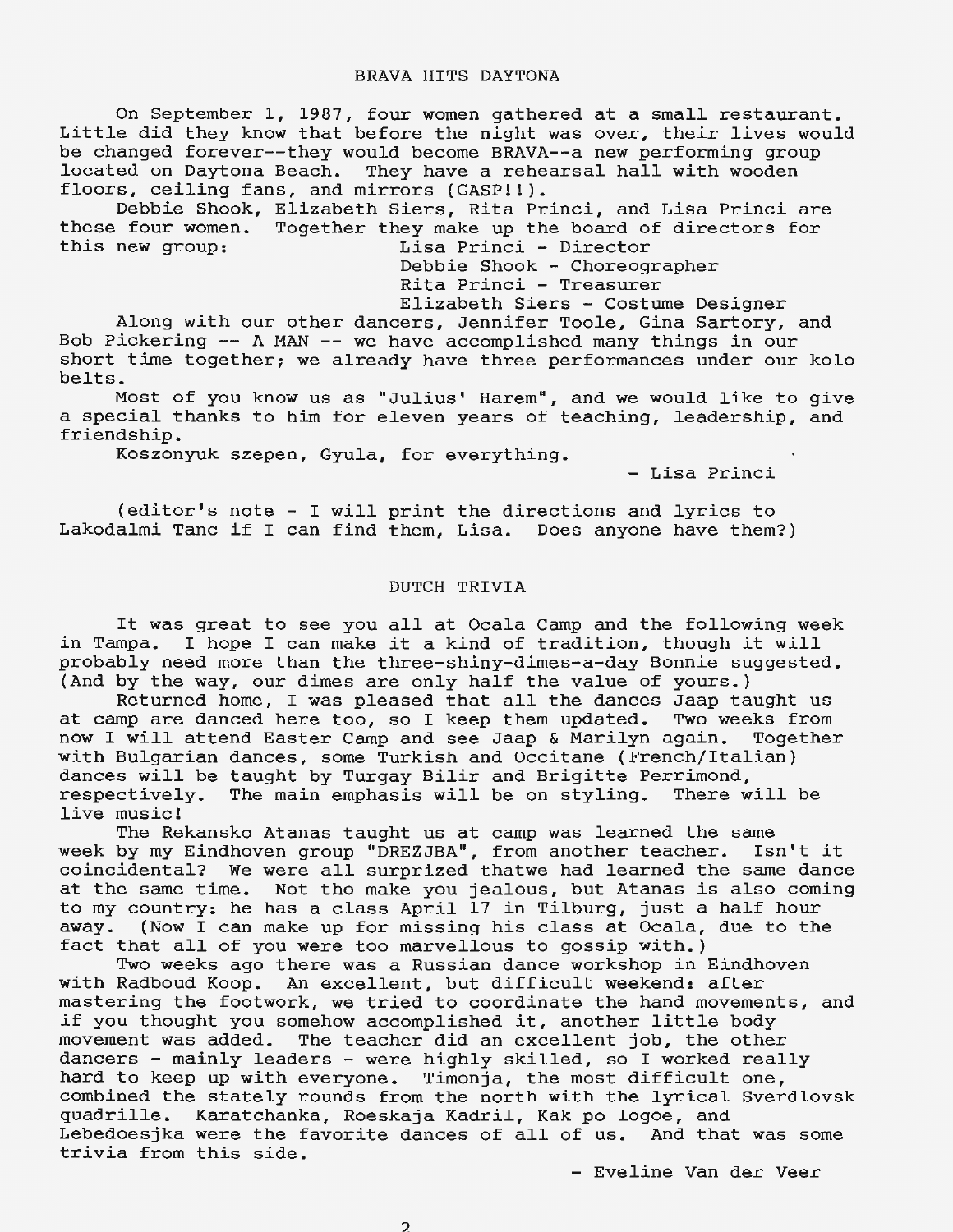#### Greetings earthlings....

Isn't the next line supposed to be: 'Take me to your leader?" Well, right now, this leader doesn't feel much like a leader. I still seem to be waiting for my second wind. So where is it? Is this what leaders fear the most. ... the dance doldrums?

Remember when you were a kid and you watched Peter Pan? Well there was this part in the play (movie) where Tinkerbell had drunk poison and all the kids had to say that they BELIEVED in order to save Tink. I can't exactly remember what it was we were supposed to believe in .... but I could use one of those moments right now. If you believe in dancing, face Dade City and twirl like mad. In this way, the wind will increase and you will be sending me your collective energies to help me sail/dance out of the doldrums. Or at the very least take the time to answer the questions on this year's survey so that I can have your input concerning next year's camp.

Those of you who attended Camp Ocala '88 probably recognized some of your suggestions from last year's survey fn progress. I believe that John and I tried to put most of them into effect. So now, I'm looking for more ways to improve camp and more ways to please you. I'd like FFDC Camp 89 to be filled to capacity with happy dancers and if possible packed with more fun.

Thanks a million for taking time to do this.

Now for a few miscellaneous notes:

 $\bigcap$ 

1) Wowl Isn't David doing a great job? I'm impressed with the quality of our last issue as well as its timely reception. Three cheers! 2) If you haven't sent your dues up-date in, won't you please remember to do that? We'd like to finish setting up our new system and minimize work for the officers as soon as possible. This of course benefits you because we won't be confused as to who paid, who's due etc. (I'll ask David to indicate to those of you who still owe at the time of this printing; then it's up to you.) 3) David mentioned in the last newsletter that a few people had sent too much money and that we would apply that by adjusting the date .... sorry, this will mess up our January renewal date system ... which is the main purpose of this whole collection (aside from a dues increase). So I'll be asking Rita to return the monies to these few individuals. However, he was right that some couples forgot to send the increase for both of them ... so check the info on your label this month. Okay?

4) Getting things in order also includes getting 1987 T-shirt problems resolved. I've once again asked Julius to address this issue and hope he'll finish this little item once and for all.

5) How about recruiting one new member this year! If everyone does that, we'll double our membership....could you stand the excitement?

6) Do you have any clip art that David can use in the newsletter ... he might like to build up a bank of these goodies to use and/or pass on.

7) Start thinking of a T-shirt design for camp...I'd appreciate lots of entries this year. More details later when the teacher(s) has/have been selected.

8) We seem to be doing a great job finding out what's going on around Fla. Keep the news coming!

9) I forgot that I promised to let you know how camp did money wise.- We made approximately \$1000 which will give us a good buffer for paying air fares in advance for next year's teachers. The Olga Princi auction also made about \$300 from which it paid \$120 for the two scholarship students.

10) Keep smiling & keep dancing. (Remember to twirl once or twice for me.) Signing off...

3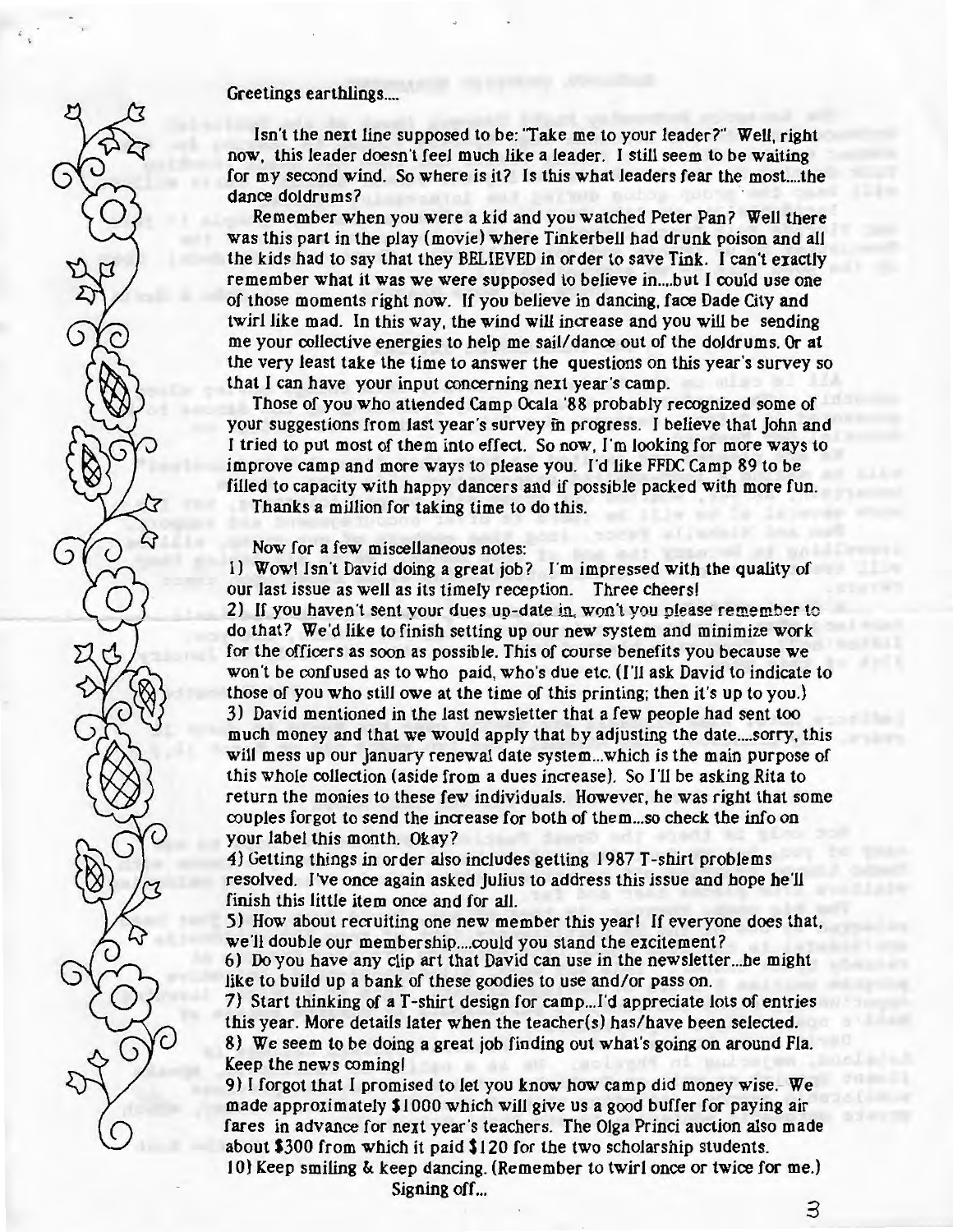#### SARASOTA SNOWBIRD SCRAMMING

The Sarasota Wednesday Night Dancers (meet at the Unitarian Universalist Church) announce that Sydelle Singer is leaving for the summer months, first for family visits and then her usual teaching folk dancing in the Catskills during the summer season. Marie Millett will keep the group going during the intervening months.

Incidentally, we like to try to influence our new people to join our Florida Folk Dance Council, so send the extra copies of the Newsletter to us (Marie and John Millett). Thank you very much! Keep up the good work -- we appreciate it!

Yours for more dancing,  $-$  John & Marie

#### THE TALLAHASSEE TATTLER

All is calm on the Tallahassee front, with things moving along smoothly. The performing group is busy polishing up the dances to be presented in Tifton, Georgia, May 7th, and in White Springs on Memorial Day Weekend.

We are pleased and excited to hear that "Annual Folkdancefest" will be making a long-awaited reappearance this year. We're uncertain, as yet, whether our group will be participating, but I'm sure several of us will be there to offer encouragement and support.

Sam and Michelle Tabor, long time members of our group, will be travelling to Germany the end of this month. We're all hoping they will treat us to one of their entertaining slide shows upon their return.

A final note for any of you who may have met John and Paula Harrison when they were dancing in Birmingham. (Marc, are you listening?) They were blessed with a son, Alex Michael, on January 27th of this year.

- Pat Pieratte

(editors note: Alex Michaels are taking over the World in about 20 years. My grandson, Alex Michael, was two years old on March 12.)

#### TAMPA IS NOT SO TRIVIAL THIS MONTH

Not only is there the Greek Festival, at which we hope to see many of you, but we just finished co-hosting the Olde Tyme Dance with Gumbo Limbo, trekking off to various other ethnic events and welcoming visitors from places near and far.

The big coup, however, is that my son, David Bush, has just been selected as one of the 36 participants (out of some 500 nationwide applicants) in the 1988 Space Life Sciences Training Program at Kennedy Space Center. This six week, all-expense-paid, intensive program carries 5 hours of college credit. This is a unique learning opportunity, since the students participate in various phases of **NASA's** space flight experiments.

David is an honors student at Florida Southern College in Lakeland, majoring in Physics. He is a native of California, speaks fluent Spanish as well as English, and has won several previous scholarship awards, including that of Florida Academic Scholar, which grants automatic admission to any State University.

- Connie Bush

 $\boldsymbol{\Lambda}$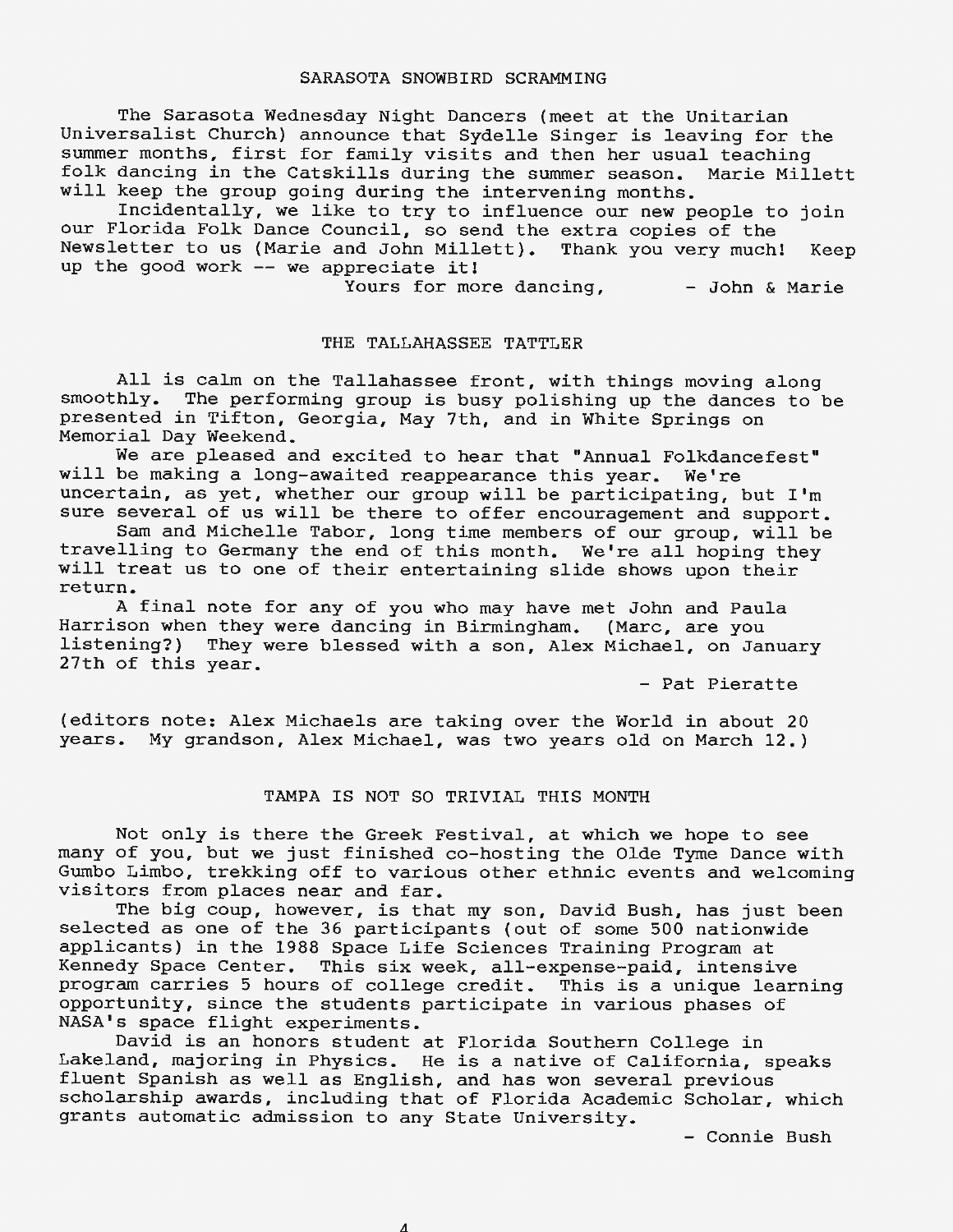(Performances, as well as workshops & general participation!)

- May  $1$  Sunday  $1$  to 5 PM Old Time Dance Wild Harp & Gumbo Limbo Kendall Crossings Dance Center, 12188 SW 131 Ave, Miami Look for "DANCE" sign, rear of 2nd Bldg. Info, (305) 235-2122.
- May 1 Sunday Famous Safety Harbor GOAT ROAST, Come meet crazy people from all over! Harry Reid, (813) 725-2777.
- May 6-8, John Lulias workshop Tarpon Springs (see April ad) - Greek workshop with John Lulias, call (813)985-8909.
- May 15 DEADLINE - Y'all git Y'stuff in, rot naow, Y'hear?
- May 20-22, Black Mountain Festival, (Traditional music & dance), PO Box 216, Black Mountain, NC 28711 telephone (704)669-2456.
- May 27-30, Buffalo Gap Camp Yves Moreau, Jerry Helt & Marilyn Wathen, with music by Zlatne Uste. Mel Diamond, 2414 East Gate Dr, Silver Springs MD 20906 'phone (301)871-8788.
- May 27-30, Oglebay Folkdance Camp Jaap Leegwater, Don Armstrong & Dan Pendergast. \$110 to Folk Dance Camp c/o Stifer Center, 1330 National Rd, Wheeling, WV 26003.
- May 27-30, Washington Israeli Dance Camp Washington College, Chestertown, Maryland (301) 236-9431 or 778-0160.
- June 10-17, Blue Star (Israeli) Folk Dance Workshop NC \$295. Write 3595 Sheridan St, Suite 107, Hollywood, FL 33021-3608.
- June 19-26, Caribbean Folk Dance Cruise Mel Mann, Berkeley Travel Company, 1301 California St, Berkeley, CA 94703 telephone (415)526-4033 or 524-9901.
- June 25 Spring Fling in Daytona Beach FREE PARTY Y'all Come 11 AM *til* midnight - dance, share videos, benefit auction, FUN. Julius Horvath, 1018 Berkshire Rd, FL 32017 (904)252-5738.
- June 29 July 18, Dance Tour of Yugoslavia with the Babiaks, 1742 Joyce St, Sarasota, FL 34231 'phone (813) 966-1847.
- July 8 to 18 Drummondville Festival, Quebec, Canada call 1-800-567-1444.
- Blue Ridge Mountain Dance Roundup August 7 13, 1988 \$301 (Lloyd Shaw Foundation camp) call (719)275-8755.
- Polish Family Camp Buffalo Gap August 19 22, 1988 call Basia Dziewanowska, (617)926-8048 or (305)296-6099.
- Sept 2-5 Oglebay Folkdance Camp Joe Graziosi, Sandy Starkman & Bill Alkire. \$110 to Folk Dance Camp c/o Stifer Center, 1330 National Rd, Wheeling, WV 26003.
- September 15-19, Cajun Music & Dance Tour  $$275$  Diana Polizo, 2400 Sunnydale Lane, Cantonment, FL 32533. (904)968-2628

November (early) - Folk Fest '88 - (see article elsewhere) call: Andy Pollock (813) 882-4472.

December (Xmas to New Year) - Florida Heritage Center? - NEWSFLASH Plans are underway to establish a Florida version of the Augusta Heritage Center between Christmas and New Years at Ocala Camp. Tentative plans include classes in fiddle with Ginny Milnes (W. Va.), banjo with (prize winning) Floridian Tammy Murray, mandolin & improvization with T. J. Wangerman, and dance with Larry Edelman.

The organizing force is Bill Paine, 9710 s.w. 75th Way, Gainesville, 32608-6241, 'phone (904) 495-2243. More details when admosvimis, siyoo yiri, phone (504) 455 2245. Hore decaris when<br>available. - Kathie Aagaard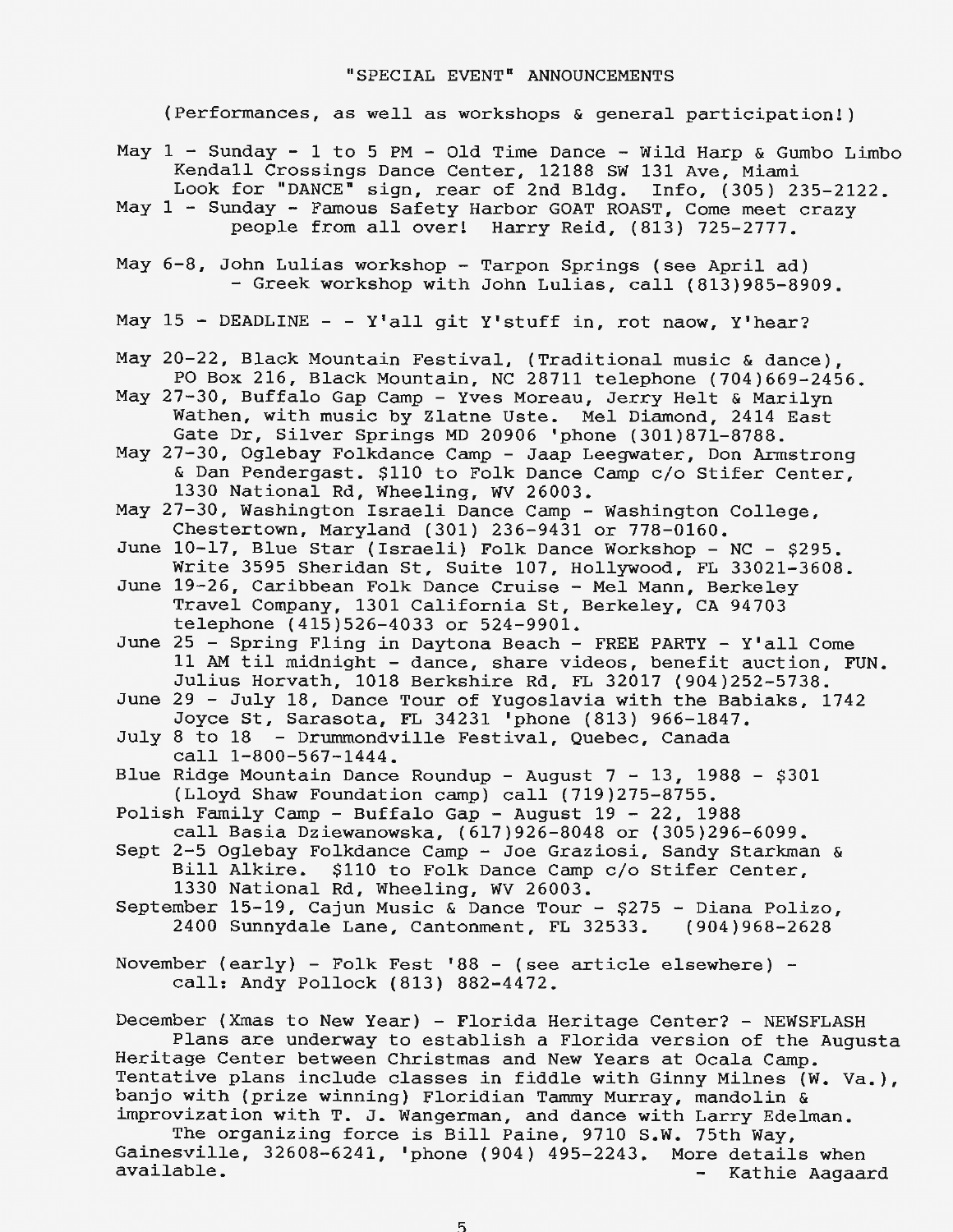We welcome back Blanche Ferne to dance after her hospital stay for open-heart surgery. She feels and looks great. Unhappily, we announce the sudden death of Fred Reinfeld, who passed away last month as the result of a heart attack. He will be greatly missed by all his folk dancing friends. Our sincere condolances to Blanche for her loss.

The City of Ormond Beach recently purchased a very large church complex to be converted to a recreational facility. Scheduled for<br>early completion is a dance hall with a wood floor. We are planning a early completion is a dance hall with a wood floor. "Fling" to celebrate its completion. Watch for an announcement.

SPRING FLING: We asked many of you when we should hold our Spring Fling and most strangely, many said "in the Spring" (Weird!!) Yielding to your wishes, we will hold it in Spring (almost), on Saturday, June 25th, from 11 AM until midnight or ???

We will use the small annex behind the Granada Recreation Center, Grenada at US-1, in beautiful Ormond Beach. There will be no charge, but leaders are asked to be prepared to teach a dance or two, to help cross-pollinate our groups. (We are still dancing "Roumanian Medley"<br>taught to us by Pat of Tallahassee at our first Spring Fling.) We taught to us by Pat of Tallahassee at our first Spring Fling.) will duplicate tapes for out-of-print music used. In addition, folk dance videos will be shown. We got some home-made videos of a group in Yugoslavia with some nice variations of BMK Kolo. Bring yours to share. Copies can be made.

If you have some odd ethnic junk you wish to get rid of, La Presidente will hold her now famous "Auction" to benefit the Olga Princi Scholarship Fund.

All-in-all, it should be a great weekend. Join us, and bring your friends. (And you MIGHT hear the last chapter of the 1987 "T" shirt mystery and see it resolved!)

See you in Ormond June 25th.......... - Julius Horvath

#### MOUSE MUSINGS

It pays to advertise! Most every week brings us a newcomer or two who "saw it in the newspaper calendar" (Some even come back again!)

"Thanks" to John Karris for a job well done as "Head Quibodeaux" while Bobby and Pat vacationed out west.

We are happy to have had Sharon Witmen (and her dog, Honey) with us these past few weeks. She should be back for a few more weeks in a month or so, but mostly she dances with the Durango International Folk Dance Club where she lives - in Durango, Colorado. The Durango IFDC meets Friday evening at the Park School, and no doubt would be listed in the new "People's FD Directory" ... if there was a new directory.

Our performing group gave out with a sudden burst of activity in mid-April when they danced at a church Spring Festival Friday night, and the following afternoon appeared at the Mead Gardens Strawberry Festival, staying long enough afterwards to cheer as Teresa Borker successfully changed from her international guise to participate with another group as a genuine castenet-clacking Flamenco dancer. Then all dashed to the other end of town where we were part of an international festival. The best part was the grubbing for the crazy chicken, English beef pie, and French chocolate mousse pudding. - el Larry loco

6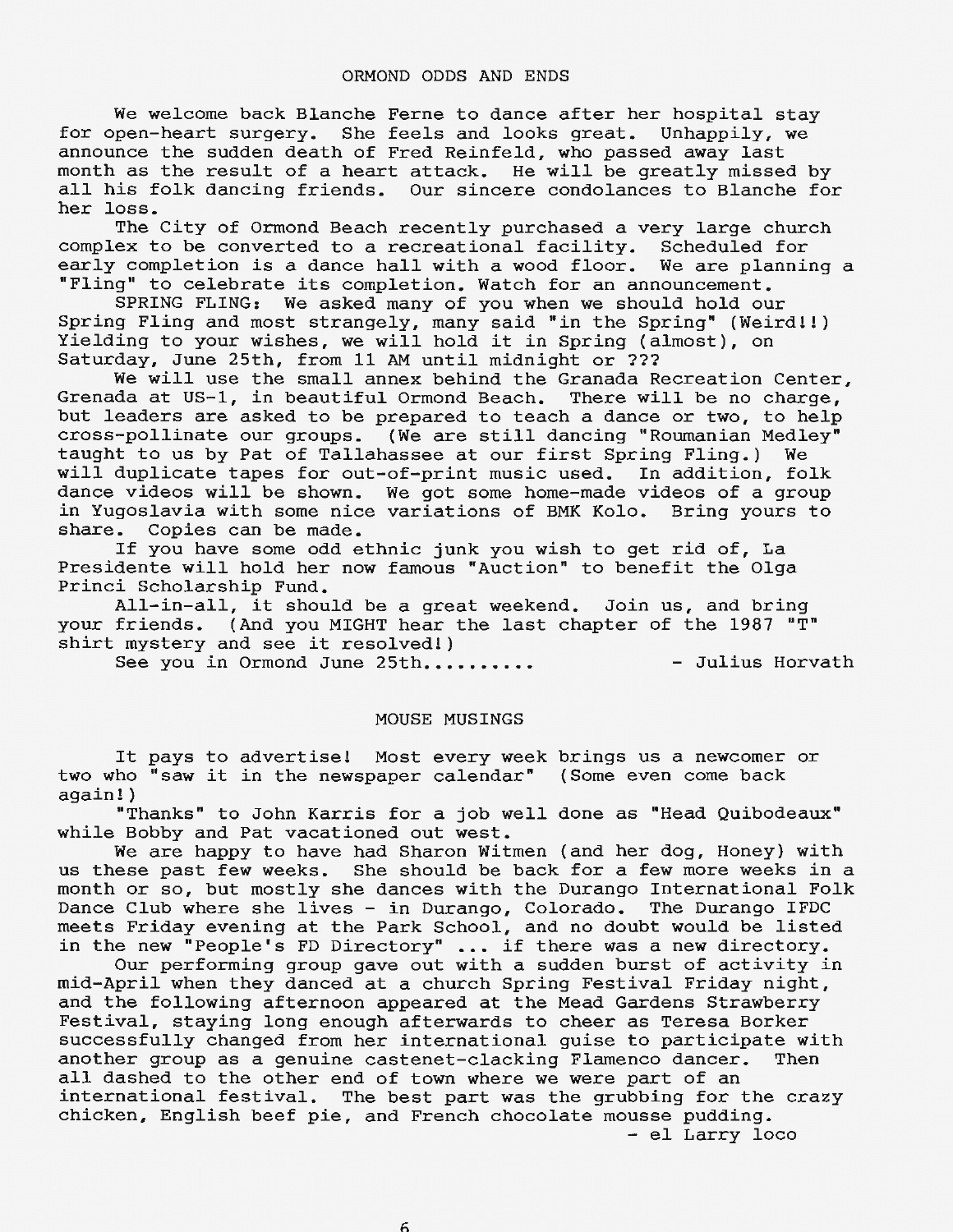#### CAJUN ARTICLE ADMIRED AFAR

The Lloyd Shaw Foundation has asked for permission to reprint Diana Polizo's article from last month, "Allons Danser: The Cajun People and Their Dancing." We have granted their request, of course, and it is expected to appear in the June issue of their publication, The American Dance Circle. Watch for it! Diana's article is certainly pertinant to the motto of The Lloyd Shaw Foundation: "To Recall, Restore and Teach the Folk Rhythms of the American People."

#### FOLK FEST NEWS PROLIFERATES !

Andy Pollock, chairman of Folk Fest 1988, is still aiming at early<br>mid November. Andy has heard from only a few of you, so far. John to mid November. Andy has heard from only a few of you, so far. Karris has promised a Scottish set, and Julius is putting together a Transylvanian set. Andy was spotted recently trudging around downtown Tampa looking at halls. Let's hear from the rest of you. If you would like to direct a performance segment, or feel even remotely in the mood to participate, please tell him what you want to do & how many people. Write or call him with your thoughts: 6104 N. Webb #1102, Tampa, FL 33615. or 'phone (813) 882-4472.

#### THANKS FOR THE HELP

We have not been doing this entirely alone. Several others have helped in various ways, but the following folks have done too much not to be publicly acknowledged:

Mark Polster played publisher for the March issue, printing, duplicating, folding and stapling all 200-some copies. Grant Logan, another editor on a larger scale, and not even a dancer, loaned us his computer printer for April and May. Wanda Conway has supplied us with recipes and collected the artwork we have been sprinkling around so freely. She also found the printers with terrific service for good prices. Nancy Bercu contributed the masthead this month & more artwork.

#### MORE ADDITIONS TO THE WEEKLY DANCE SCHEDULE

Julius didn't mention it, but Rita thinks his group is still dancing every Wednesday evening at the Granada Recreation Center. (Neither one told me where or when his Cifra Ensemble dances every week, however.) We still need meeting details from Tallahassee, Key West and any others who haven't been listed recently.

Some of the Olde Tyme Dance groups can't meet on exactly the same schedule, so they'll have to tell us explicitly, each month. If you DO meet regularly, however, let us know soon. It is almost time for another complete listing, so get us the dope before it's too late!

#### PROMOTIONAL COPIES TO GROUPS

Your group should be on our promotional mailing list if it is open to new members, meets every week, and has a contact person who is a member of FFDC. This still means we send two extra copies of this newsletter for "instant gratification" to new members when they join.

We are also keeping track of this policy by sending these copies to the actual contact person. If your promotional copies didn't come last month, it may be because we didn't hear from you. We omitted a group whose address we couldn't identify - sorry!

> Happy recruiting!  $-$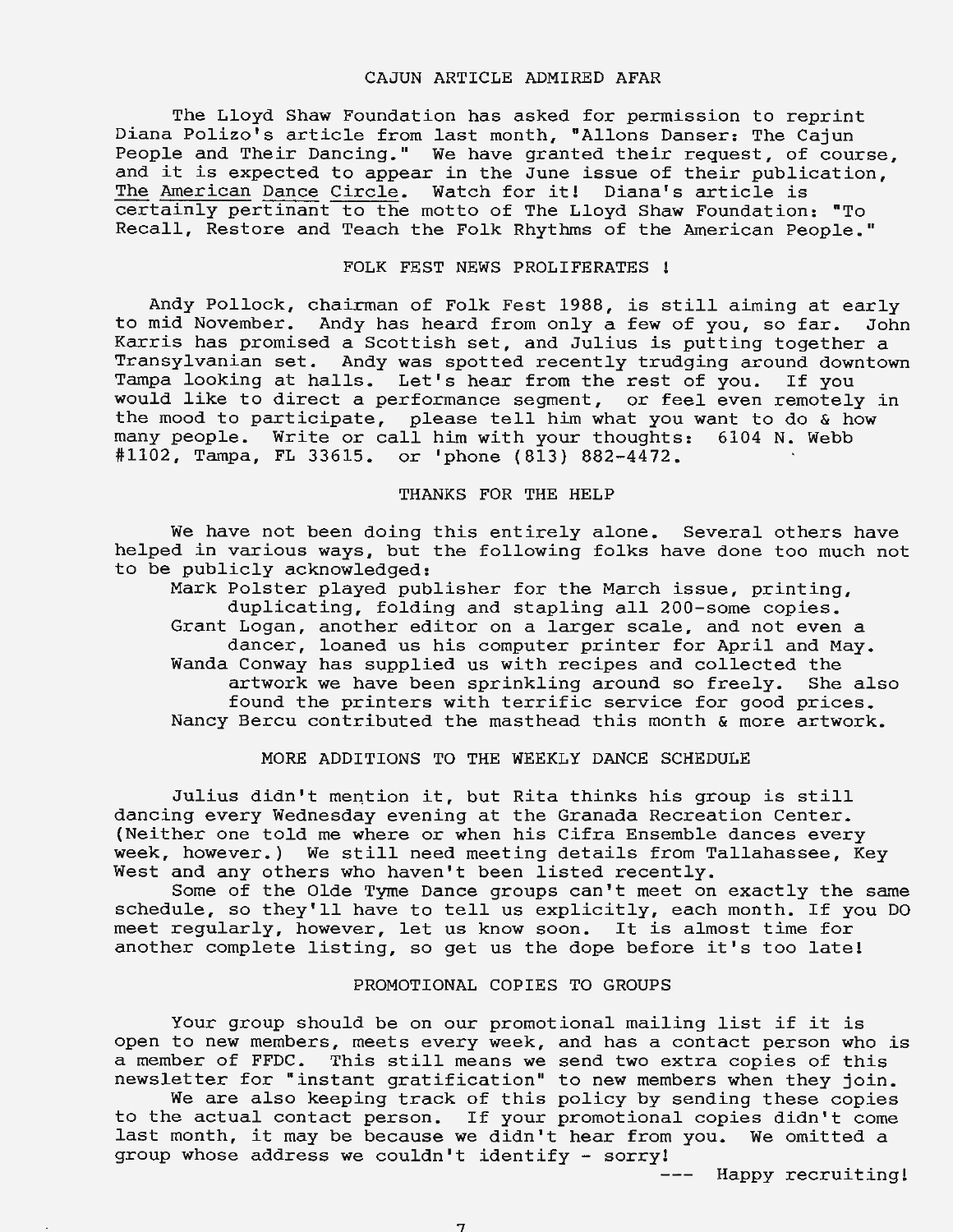#### IS FOLKDANCING A WASTE OF MY TIME?

Folkdancing always used to work for me. I've had to move quite a few times and I always found a group of compatible friends that way. The one time I had to start my own group took a little longer, but was most rewarding of all later on. Now it's not working. I'm finding it hard to justify spending so much time at events where I seldom meet a new friend. Actually, I only need to meet ONE new person if she's the RIGHT ONE. What if folkdancing is keeping me AWAY from some place where that could happen? (If I knew where there WAS such a place, of course, this would be a much more serious question.)

#### SPRING HAS SPRUNG, THE GRASS HAS RIZ, I KNOW NOT WHERE MY PARTNER IS .

Let me know how YOUR group is doing, but we don't seem to be attracting too many new women lately. I know, I know, everybody says there are too MANY women. Maybe there ARE on the dance floor, but there are too mani women. Maybe there ake on the dance floor, but<br>from a more personal point of view, if that RIGHT ONE doesn't seem to be there, then the ones that ARE don't count. Sure, there are good partners eager to dance, but all the time there's that nagging feeling that maybe something else would be more worthwhile.

There are about seventy two hours in a week, after you subtract out the time everybody is supposedly working or sleeping. Folkdancing might account for ten hours if you include three dances, and maybe an hour or two of eating out as a group. Just try to find one of those eager dance partners when you want to socialize during the leftover sixty two hours. All those "extra" women must have a man hanging around someplace ELSE, or they're not interested, because they sure as hell disappear quickly enough after the party!

("Equal time" for the women next month! Any volunteer writers?)

**Jim Gold CJnternatlonal** 

Get all yor "carats" on

# **GOLD WEEKENDS**

April - December, 1988

#### June 3-5, **1988:** JUNE WEEKEND

Winter Clove Inn, Round Top, N.Y. Folk dancing taught by Jim Gold and Shirley Zumino meals, fantastic hiking trails, fresh air, and mucho fun!

#### **June 17-19, 1988: FALLSVIEW WEEKEND**

- **July 1-4, 1988: JULY 4th WEEKEND**  Paramont Hotel, Parksville, N.Y. **September 9-12, 1988: SEPTEMBER WEEKEND**  Winter Clove Inn, Round Top, N.Y.
- **October 7-10, 1988: COLUMBUS DAY WEEKEND**  At the fabulous Harbor Island Spa! Long Branch, N.J. **Rates:** from \$195.

**November 24-27, 1988: THANKSGIVING WEEKEND**  At the Harbor Island Spa. Folk dancing and chamber music **on the JERSEY SHORE!** 



#### FOLKLORE TOURS 1988

Our special way of meeting the people

June 26-July 10.... Israel July 6-21..........Soviet Union July 25-August.6... Ireland August 12-26....... Hungary

Historic! Folkloric! Cultural!

For brochures and information call or write: Jim Gold International 497 Cumberland Avenue<br>1497 Cumberland Avenue<br>Teaneck, N.J. 07666<br>(201) 836-0362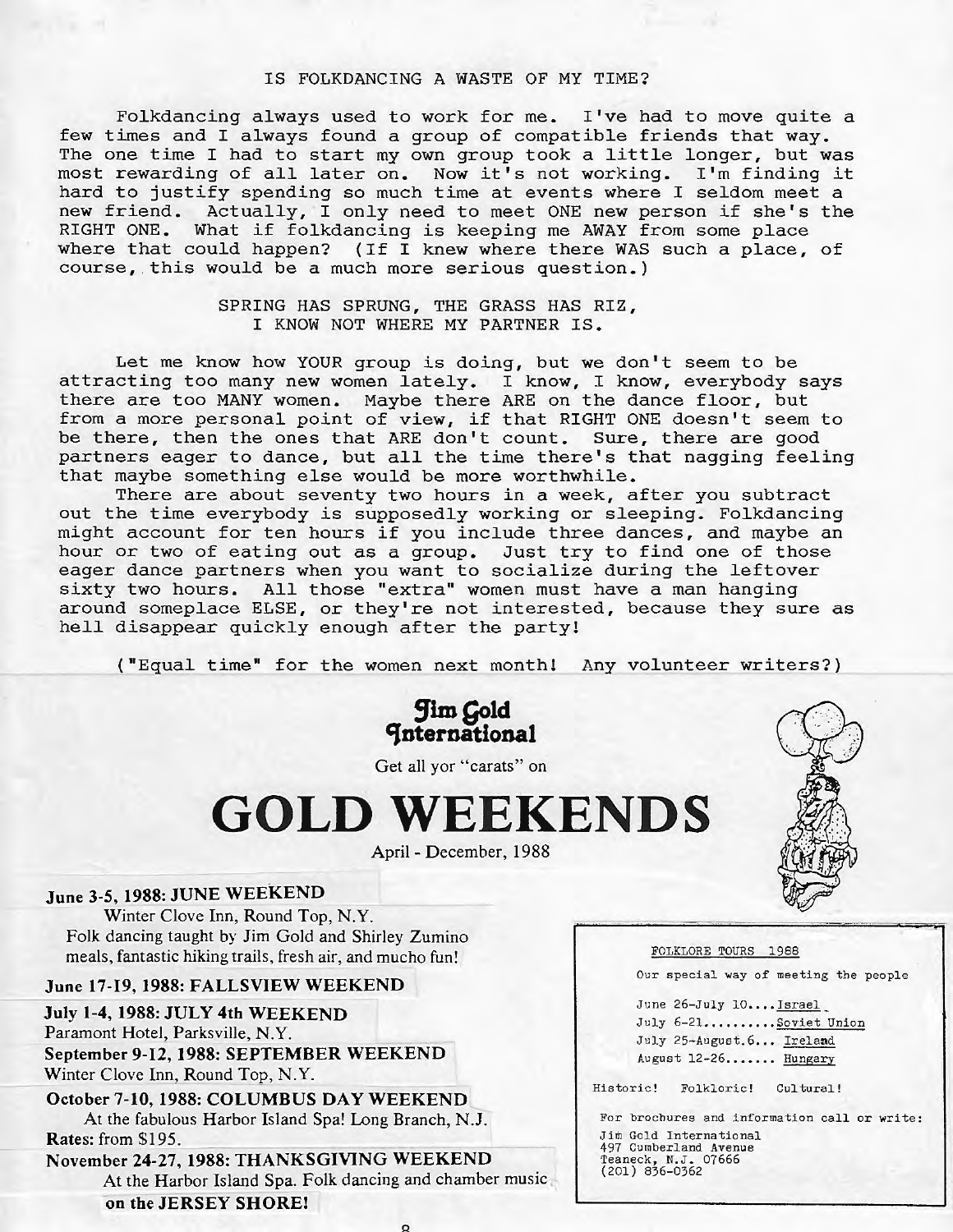Fficial Questionaire onnie's

> Return your input within ten days, and I'll begin lining up teachers. Then we can get focused. Then we can get excited. (Notice I said "we". Yup, we're in this together.) *Thanks, Bonnie*

1. My first choice for teacher /country is \_\_\_\_\_\_\_\_\_\_\_\_ \_ 2. My second choice for teacher /country is \_\_\_\_\_\_\_\_\_\_\_ \_ 3. My third choice for teacher/country is  $\frac{1}{2}$ 4. I'd like to have two teachers this year. yes no S. I'd rather have one teacher and review sessions by local leaders of previous dances from previous camps. yes no 6. I'd like to learn more, the same number, less dances at camp than last year. (We learned 17 or 18 in 1988.) If you selected less, do you want the extra time spent on emphasizing styling extra practice more free time. 7. I'd be interested in having a session where two classes would be taught concurrently and I had to make a choice which to attend. yes no 8. In my opinion. one way to improve camp is \_\_\_\_\_\_\_\_\_\_ \_ 9. Circle all that are appropriate: I would like to have the following at next year's camp: silent auction regular auction campfire singing (learn words to one of the dances being taught culture corner skits performances by local groups free time (built into the schedule) in order to canoe, play tennis, rest, etc. shopping at the Thracian Bazaar pot-luck snack movies slide show

other \_\_\_\_\_\_\_\_\_\_\_\_\_\_\_\_\_\_\_\_\_\_ \_

10. If I am able to hold a meeting this year concerning establishing FFDC "policies" , what is your input concerning camp, non-dancers, children at camp, increasing the number of officers, etc.? (answer on back)